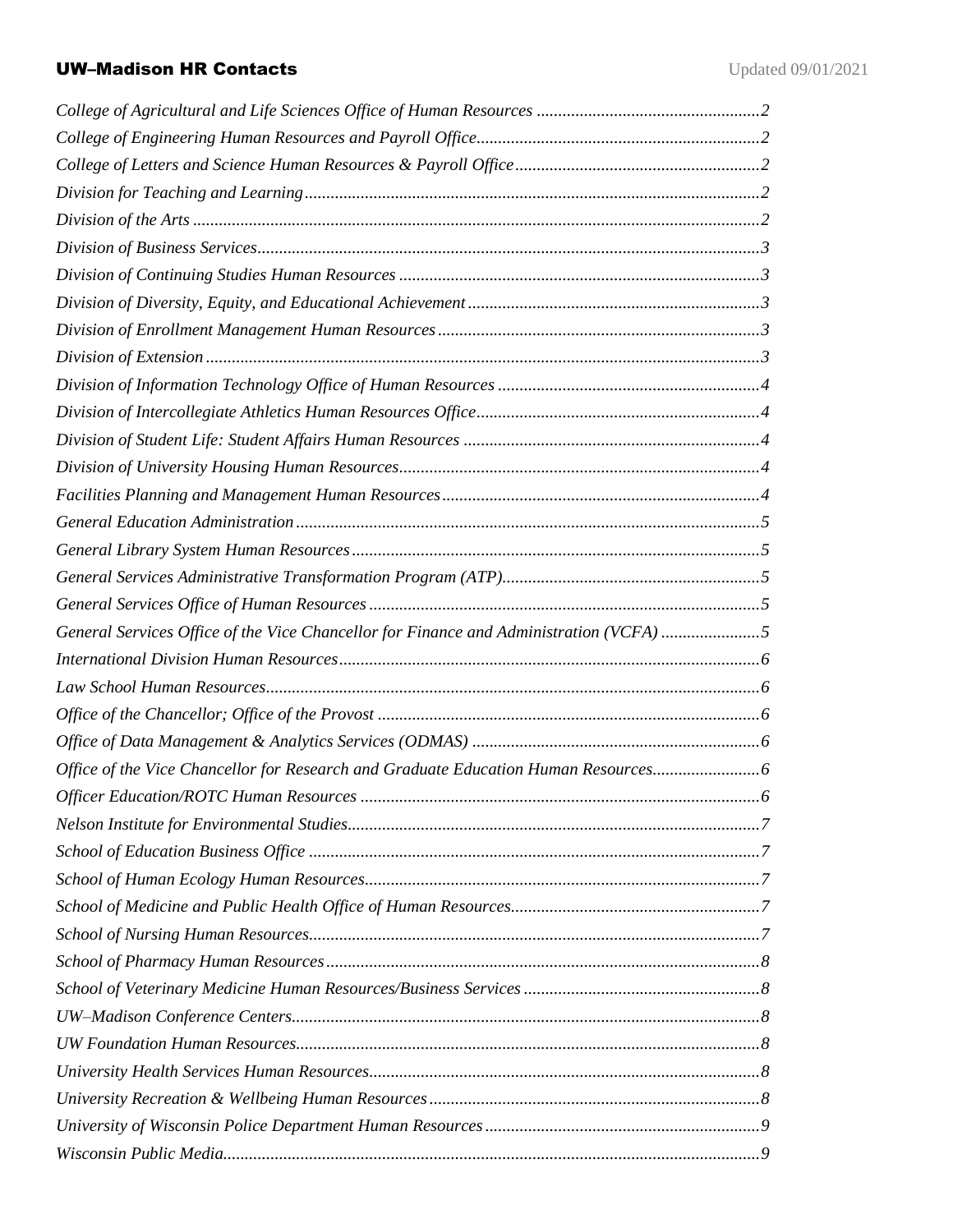### <span id="page-1-0"></span>**College of Agricultural and Life Sciences Office of Human Resources**

1450 Linden Drive, Room 240 Madison, WI 53706-1562 Phone (608) 265-6418 Fax (608) 262-6716 <https://hr.cals.wisc.edu/hr-directory-by-department/>

### <span id="page-1-1"></span>**College of Engineering Human Resources and Payroll Office**

1415 Engineering Drive, Room 2620 Madison, WI 53706-1619 Phone (608) 890-0921 Fax (608) 265-8911 Email: [hr-engr@engr.wisc.edu](mailto:hr-engr@engr.wisc.edu) <http://hr.engr.wisc.edu/>

## <span id="page-1-2"></span>**College of Letters and Science Human Resources & Payroll Office**

1055 Bascom Mall, South Hall Madison, WI 53706 Fax (608) 263-9601 <https://kb.wisc.edu/ls/60443>

### <span id="page-1-3"></span>**Division for Teaching and Learning**

445 Henry Mall, Room 103C Madison, WI 53706 Phone (608) 263-0478 Email: [jbelcher2@wisc.edu](mailto:jbelcher2@wisc.edu)

### <span id="page-1-4"></span>**Division of the Arts**

318 Lathrop Hall 1050 University Avenue Madison, WI 53706 Phone (608) 890-2718 Email: [hr@arts.wisc.edu](mailto:hr@arts.wisc.edu) <https://artsdivision.wisc.edu/people/staff/>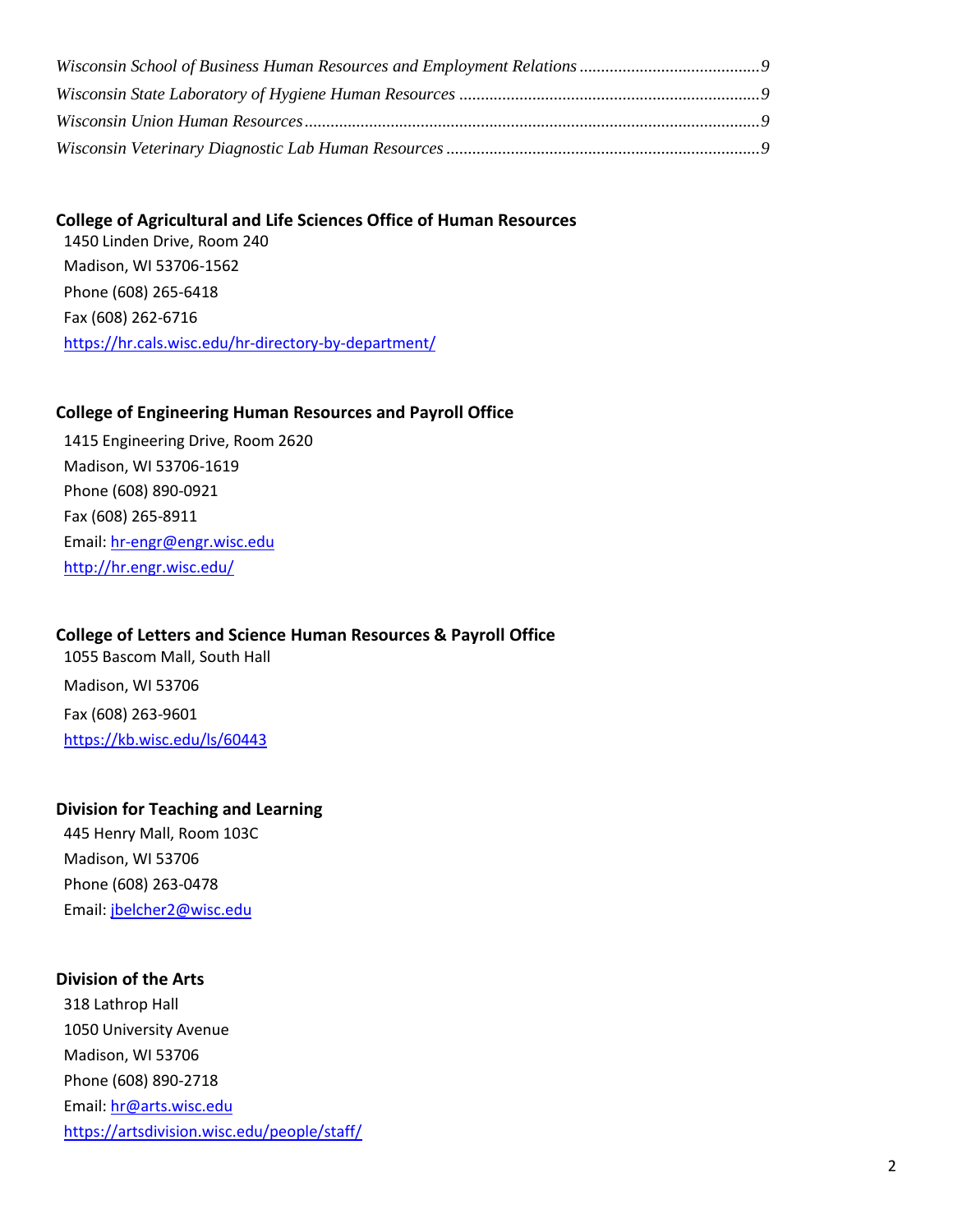### <span id="page-2-0"></span>**Division of Business Services**

21 N Park Street Madison, WI 53715 Phone (608) 262-5322 Fax (608) 890-0900 Email: [asu.hr@ohr.wisc.edu](mailto:asu.hr@ohr.wisc.edu) <https://hr.wisc.edu/about/administrative-services-unit/>

## <span id="page-2-1"></span>**Division of Continuing Studies Human Resources**

21 N. Park Street, 7th Floor Madison, WI 53715 Phone (608) 262-1156 <https://connect.continuingstudies.wisc.edu/for-new-employees/>

## <span id="page-2-2"></span>**Division of Diversity, Equity, and Educational Achievement**

500 Lincoln Drive 109 Bascom Hall Madison, WI 53706 Phone (608) 262-5322 Fax (608) 890-0900 Email: [asu.hr@ohr.wisc.edu](mailto:asu.hr@ohr.wisc.edu) <https://hr.wisc.edu/about/administrative-services-unit/>

### <span id="page-2-3"></span>**Division of Enrollment Management Human Resources**

333 E Campus Mall, Room 11601 Madison, WI 53715 Phone (608) 262-3712 <https://provost.wisc.edu/enrollman.htm>

## <span id="page-2-4"></span>**Division of Extension**

432 Lake Street Madison, WI 53706 Phone (608) 263-5794 Email: [hr@extension.wisc.edu](mailto:hr@extension.wisc.edu)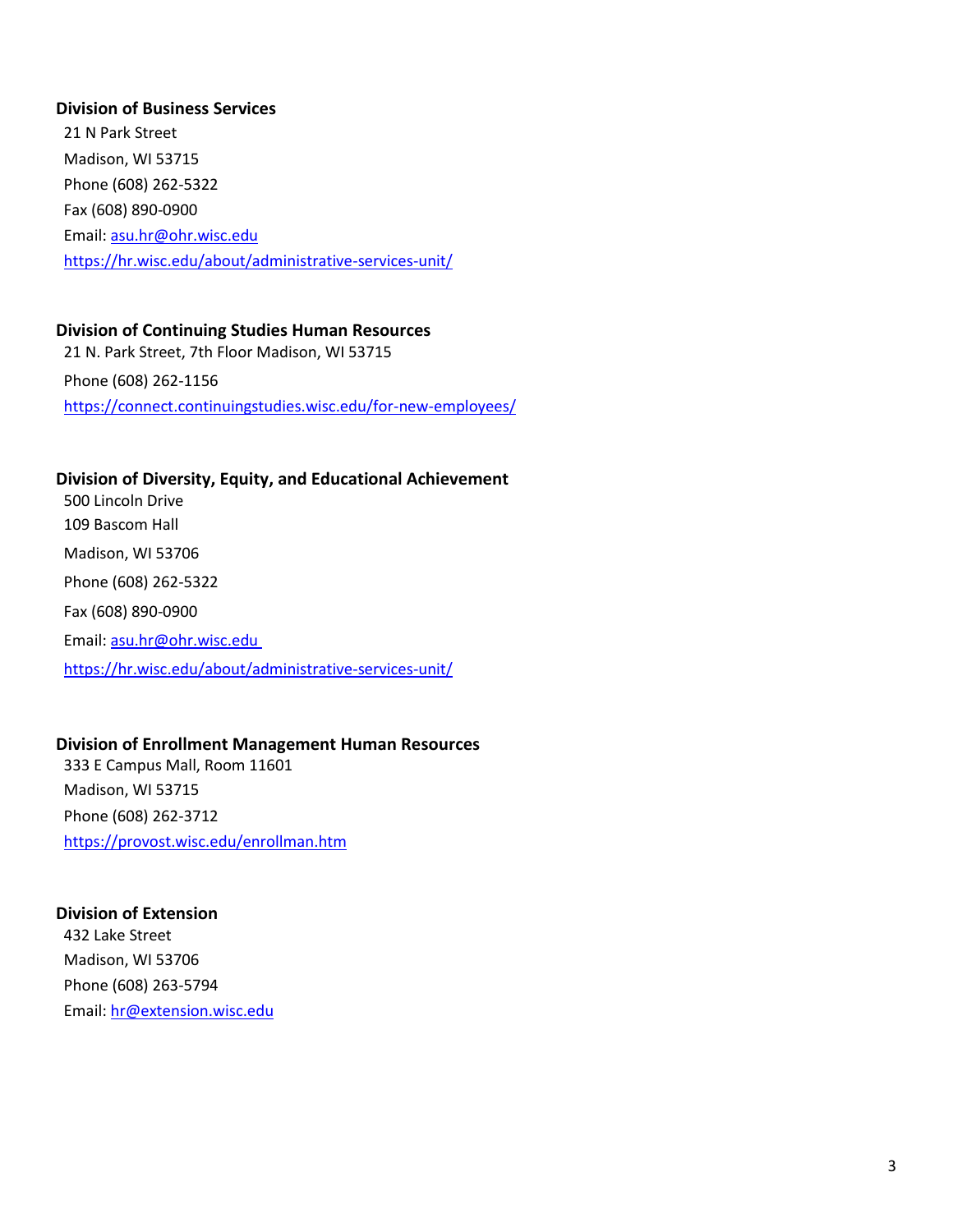## <span id="page-3-0"></span>**Division of Information Technology Office of Human Resources**

Office of Human Resources 1210 W Dayton Street 2118d Computer Sciences Madison, WI 53706-1613 Phone (608) 263-1790 Email: [doit-hr@doit.wisc.edu](mailto:doit-hr@doit.wisc.edu) <https://it.wisc.edu/about/division-of-information-technology/business-services/human-resources-hr/>

### <span id="page-3-1"></span>**Division of Intercollegiate Athletics Human Resources Office**

Camp Randall Stadium – Kellner Hall 1440 Monroe Street Madison, WI 53711 Phone (608) 262-7468 Fax (608) 262-5754 [http://www.uwbadgers.com/sports/2015/8/21/GEN\\_2014010113.aspx](http://www.uwbadgers.com/sports/2015/8/21/GEN_2014010113.aspx)

### <span id="page-3-2"></span>**Division of Student Life: Student Affairs Human Resources**

70 Bascom Hall 500 Lincoln Drive Madison, WI 53706 Phone (608) 261-1508 <https://students.wisc.edu/who-we-are/>

### <span id="page-3-3"></span>**Division of University Housing Human Resources**

Slichter Hall 625 Babcock Drive Madison, WI 53706-1213 Phone (608) 262-2766 Email: [hr@housing.wisc.edu](mailto:hr@housing.wisc.edu) <https://www.housing.wisc.edu/staff-resources/> <https://www.housing.wisc.edu/about/contact/>

### <span id="page-3-4"></span>**Facilities Planning and Management Human Resources**

30 N Mills Street, Suite 362 Madison, WI 53715 Phone (608) 263-3000 <https://inside.fpm.wisc.edu/hr/about-hr/>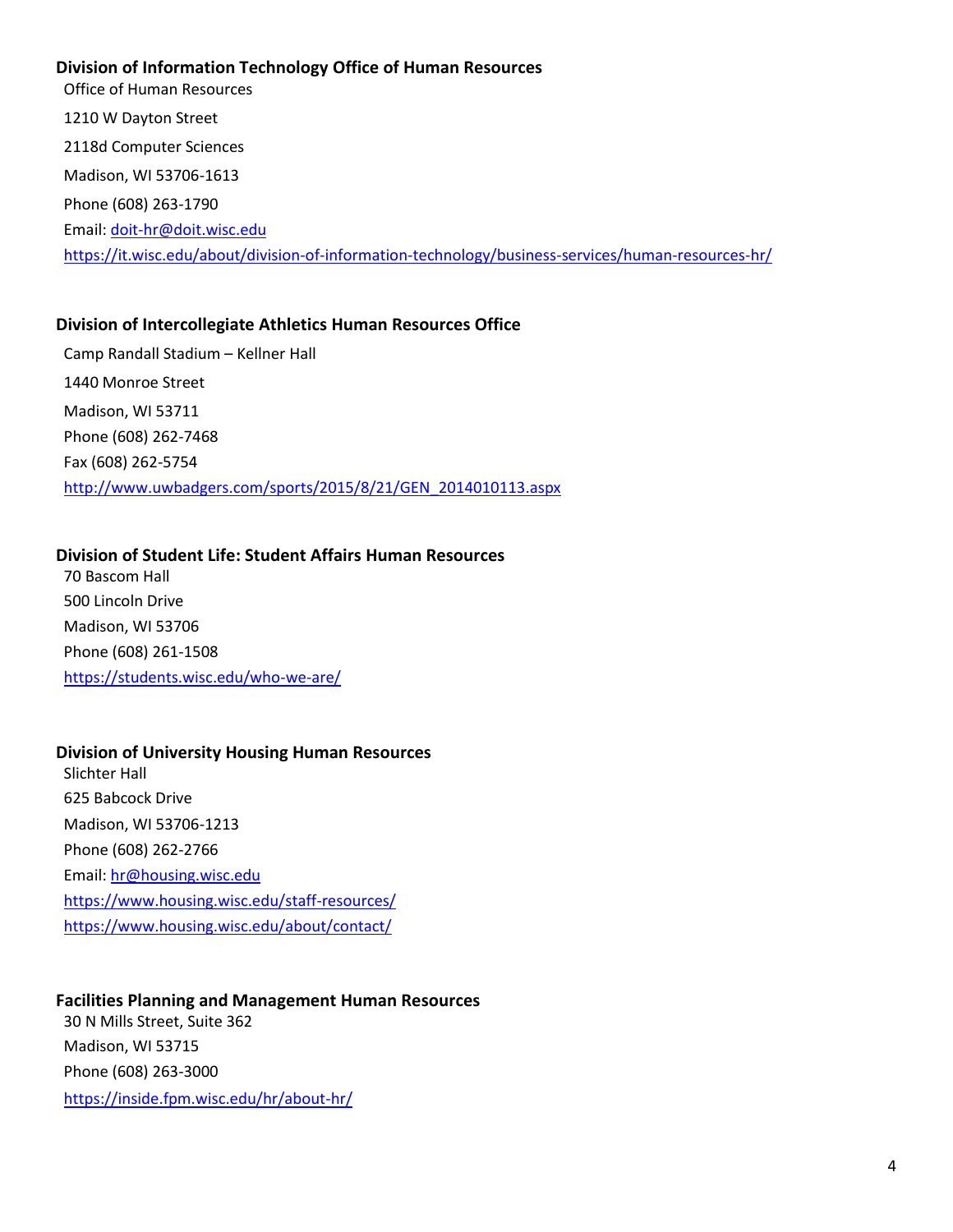<span id="page-4-0"></span>**General Education Administration** 

95 Bascom Hall Madison, WI 53706 Phone (608) 262-9949 Email: [hr@chancellor.wisc.edu](mailto:klaune@wisc.edu)

## <span id="page-4-1"></span>**General Library System Human Resources**

367 Memorial Library 728 State Street Madison, WI 53706 Phone (608) 262-2768 <https://www.library.wisc.edu/about/directory/library-departments/>

#### <span id="page-4-2"></span>**General Services Administrative Transformation Program (ATP)**

700 Regent St Madison, WI 53715 Phone (608) 262-5322 Fax (608) 890-0900 Email: [asu.hr@ohr.wisc.edu](mailto:asu.hr@ohr.wisc.edu) <https://hr.wisc.edu/about/administrative-services-unit/>

### <span id="page-4-3"></span>**General Services Office of Human Resources**

21 N Park Street Madison, WI 53715 Phone (608) 262-5322 Fax (608) 890-0900 Email: [asu.hr@ohr.wisc.edu](mailto:asu.hr@ohr.wisc.edu) <https://hr.wisc.edu/about/administrative-services-unit/>

## <span id="page-4-4"></span>**General Services Office of the Vice Chancellor for Finance and Administration (VCFA)**

Bascom Hall, 500 Lincoln Dr Madison, WI 53706 Phone (608) 262-5322 Fax (608) 890-0900 Email: [asu.hr@ohr.wisc.edu](mailto:asu.hr@ohr.wisc.edu) <https://hr.wisc.edu/about/administrative-services-unit/>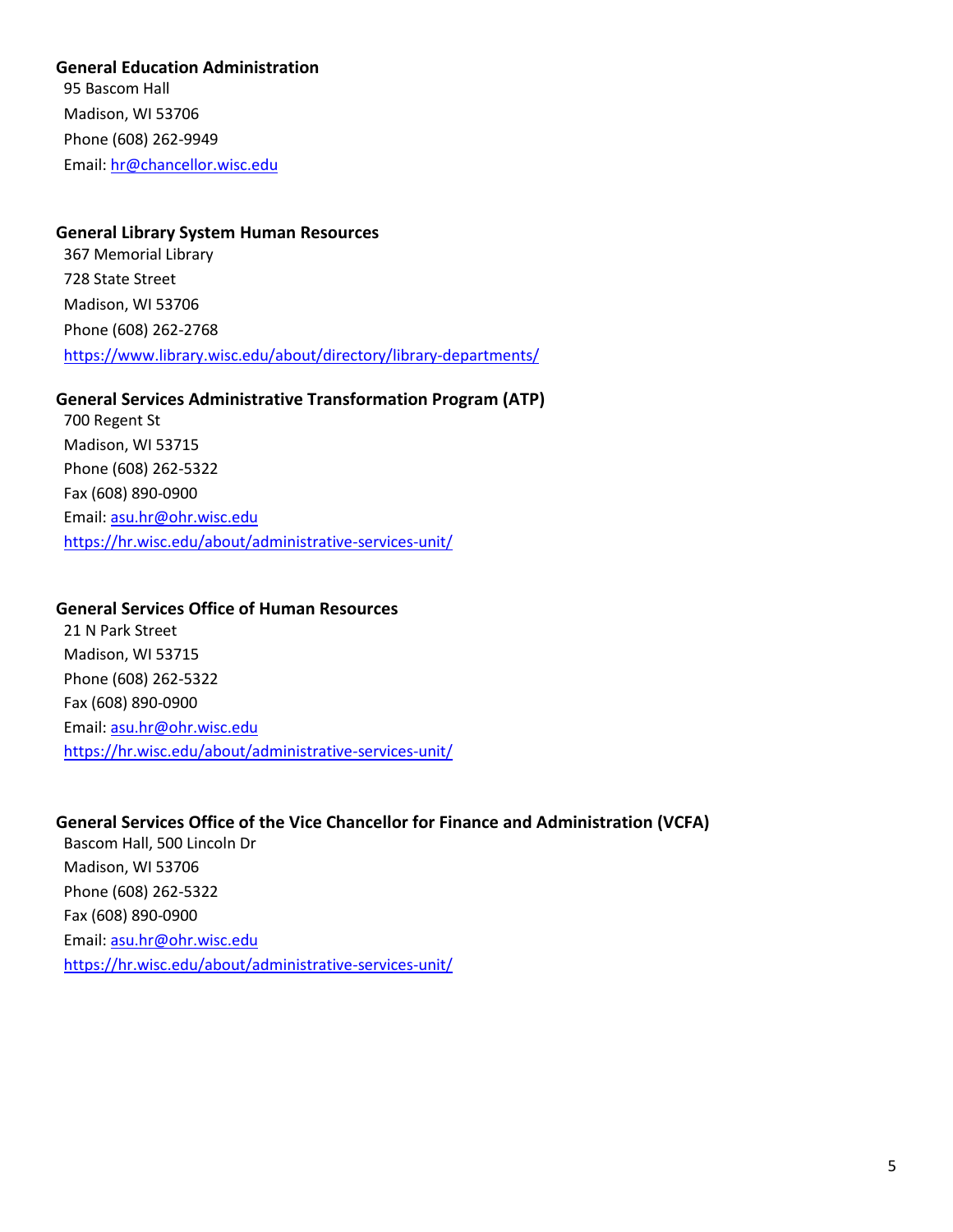<span id="page-5-0"></span>**International Division Human Resources** 

261 Bascom Hall 500 Lincoln Drive Madison, WI 53706 Phone (608) 262- 5804 <http://international.wisc.edu/contact-us/>

<span id="page-5-1"></span>**Law School Human Resources**  975 Bascom Mall Madison, WI 53706 Phone (608) 262-2240 <https://law.wisc.edu/lawbiz/staff.html>

<span id="page-5-2"></span>**Office of the Chancellor; Office of the Provost** 95 Bascom Hall Madison, WI 53706 Phone (608) 262-9949 Email: [hr@chancellor@wisc.edu](mailto:hr@chancellor@wisc.edu)

#### <span id="page-5-3"></span>**Office of Data Management & Analytics Services (ODMAS)**

445 Henry Mall Madison, WI 53706 Phone (608) 262-5322 Fax (608) 890-0900 Email: [asu.hr@ohr.wisc.edu](mailto:asu.hr@ohr.wisc.edu) <https://hr.wisc.edu/about/administrative-services-unit/>

#### <span id="page-5-4"></span>**Office of the Vice Chancellor for Research and Graduate Education Human Resources**

307 Bascom Hall 500 Lincoln Drive Madison, WI 53706-1380 Phone (608) 265-1884 Fax (608) 262-5235 <https://research.wisc.edu/leadership/> <https://research.wisc.edu/about/directory/> (scroll to Human Resources)

### <span id="page-5-5"></span>**Officer Education/ROTC Human Resources**

See Office of the Chancellor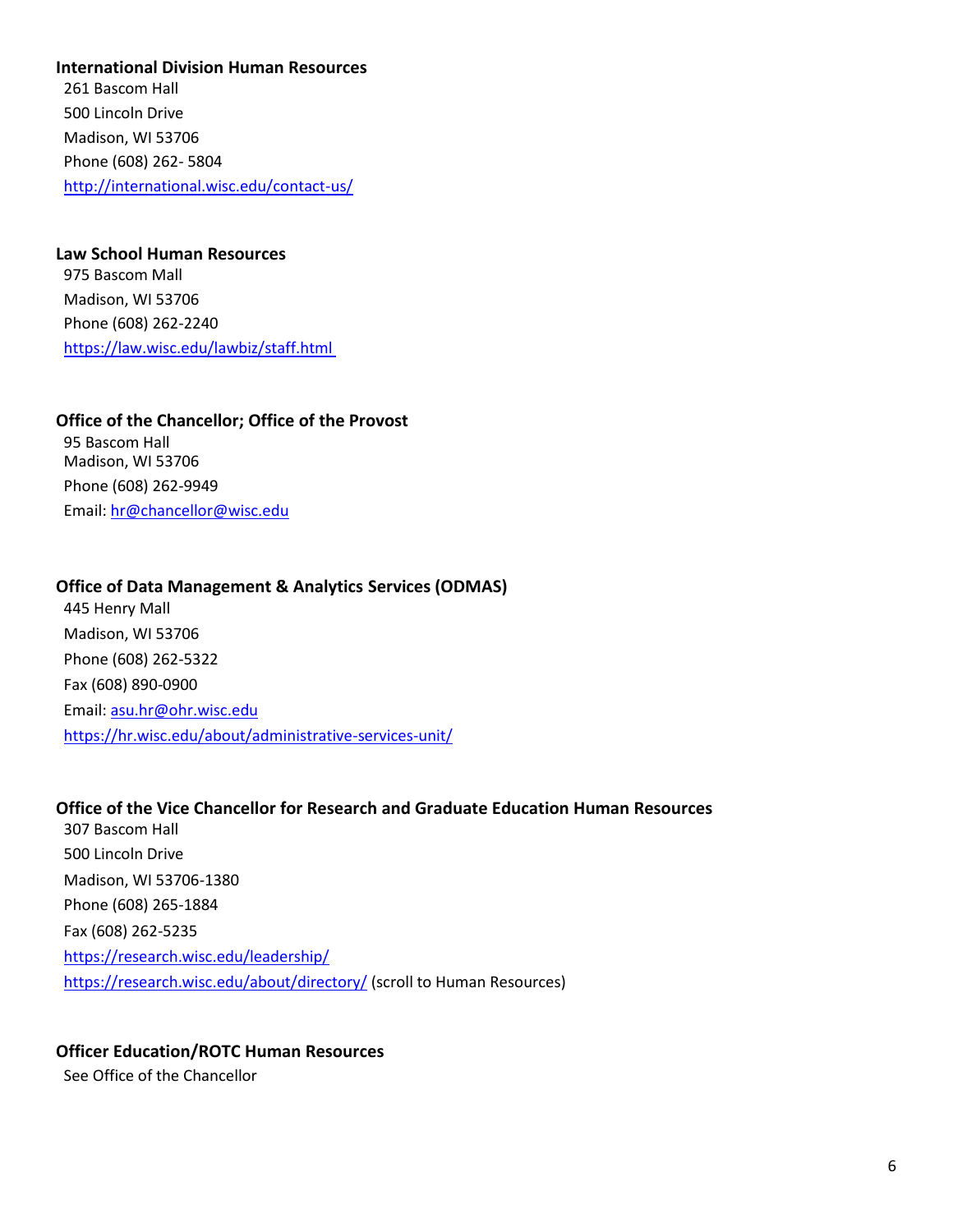## <span id="page-6-0"></span>**Nelson Institute for Environmental Studies**

122 Science Hall, 550 North Park Street Madison, WI 53706 Phone (608) 262-5322 Fax (608) 890-0900 Email: [asu.hr@ohr.wisc.edu](mailto:asu.hr@ohr.wisc.edu) <https://hr.wisc.edu/about/administrative-services-unit/>

## <span id="page-6-1"></span>**School of Education Business Office**

L259 Education Building 1000 Bascom Mall Madison, WI 53706 Phone (608) 262-6138 Fax (608) 265-5621 <http://businessoffice.education.wisc.edu/bo/hr-payroll-benefits>

## <span id="page-6-2"></span>**School of Human Ecology Human Resources**

2107 Nancy Nicholas Hall, 1300 Linden Drive Madison, WI 53706 Phone (608) 262-4227 <https://sohe.wisc.edu/sohe-business-page/> <https://sohe.wisc.edu/connect/faculty-staff/administration-and-services/>

## <span id="page-6-3"></span>**School of Medicine and Public Health Office of Human Resources**

Health Sciences Learning Center 750 Highland Avenue

Madison, WI 53705-2221 Phone (608) 263-5994 Fax (608) 262-9515 <https://intranet.med.wisc.edu/human-resources/contact-information/>

## <span id="page-6-4"></span>**School of Nursing Human Resources**

5181 Signe Skott Cooper Hall 701 Highland Avenue Madison, WI 53705 Phone (608) 262-6633 https://nursing.wisc.edu/directory/administration/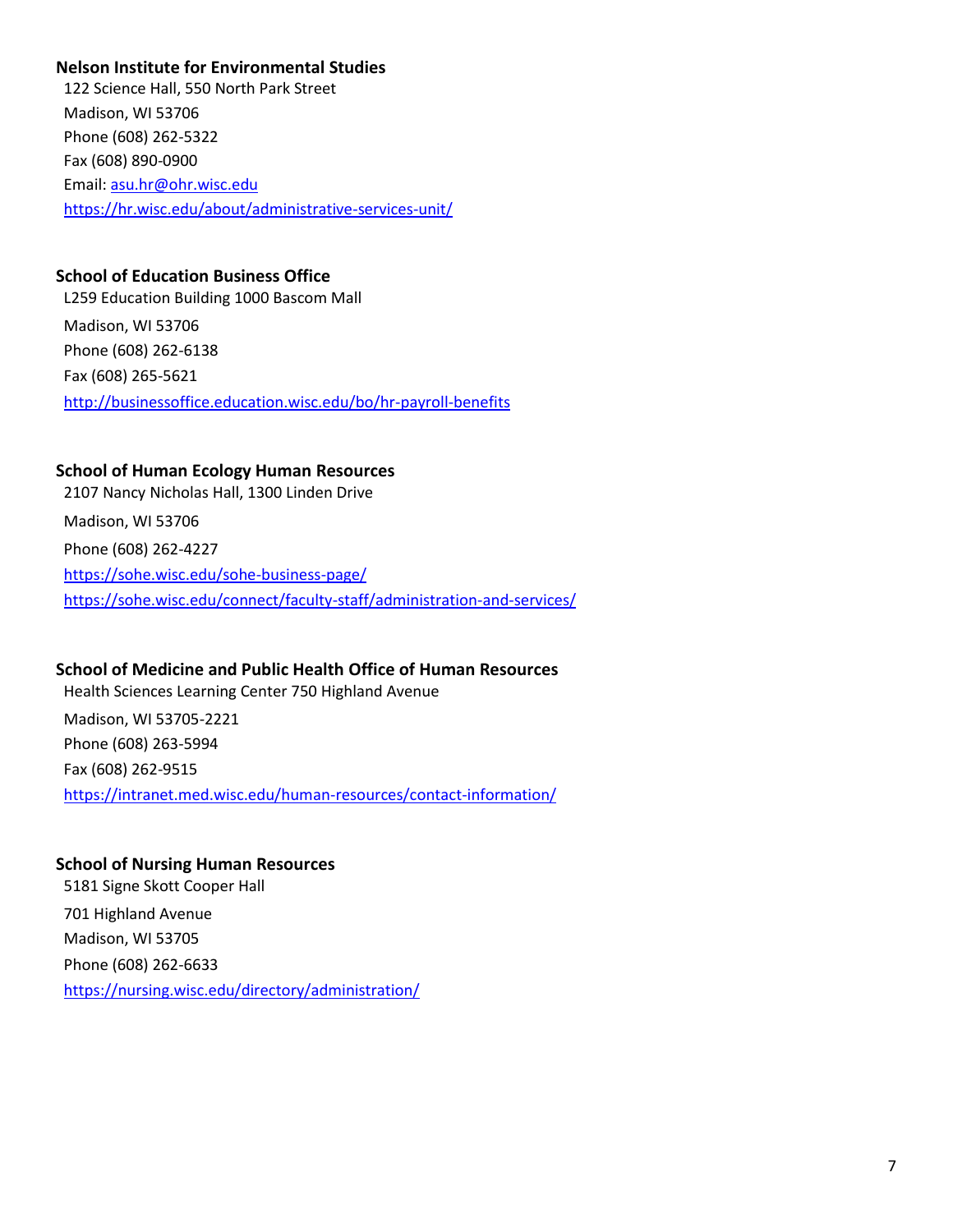## <span id="page-7-0"></span>**School of Pharmacy Human Resources**

1216 Rennebohm Hall 777 Highland Avenue Madison, WI 53705 Phone (608) 890-0317 <https://pharmacy.wisc.edu/about-us/offices/business-office/contact-us/>

### <span id="page-7-1"></span>**School of Veterinary Medicine Human Resources/Business Services**

Veterinary Medicine Building 2015 Linden Drive Madison, WI 53706 Phone (608) 261-1384 <https://www.vetmed.wisc.edu/about/human-resources-payroll/>

## <span id="page-7-2"></span>**UW–Madison Conference Centers**

Pyle Center 702 Langdon Street, Madison, WI 53706 Lowell Center 610 Langdon Street, Madison, WI 53703 Phone (608) 262-5322 Fax (608) 890-0900 Email: [asu.hr@ohr.wisc.edu](mailto:asu.hr@ohr.wisc.edu) <https://hr.wisc.edu/about/administrative-services-unit/>

### <span id="page-7-3"></span>**UW Foundation Human Resources**

1848 University Avenue Madison, WI 53726 Phone (608) 308-5407 <https://www.supportuw.org/contact-us/directory/?dept=human-resources>

## <span id="page-7-4"></span>**University Health Services Human Resources**

333 E Campus Mall, Room 7203 Madison, WI 53715 Phone (608) 262-1102 <https://www.uhs.wisc.edu/staff/>

## <span id="page-7-5"></span>**University Recreation & Wellbeing Human Resources**

797 W Dayton Street, Room 312H Madison, WI 53706 Phone (608) 262-4976 <https://recwell.wisc.edu/ourteam/>